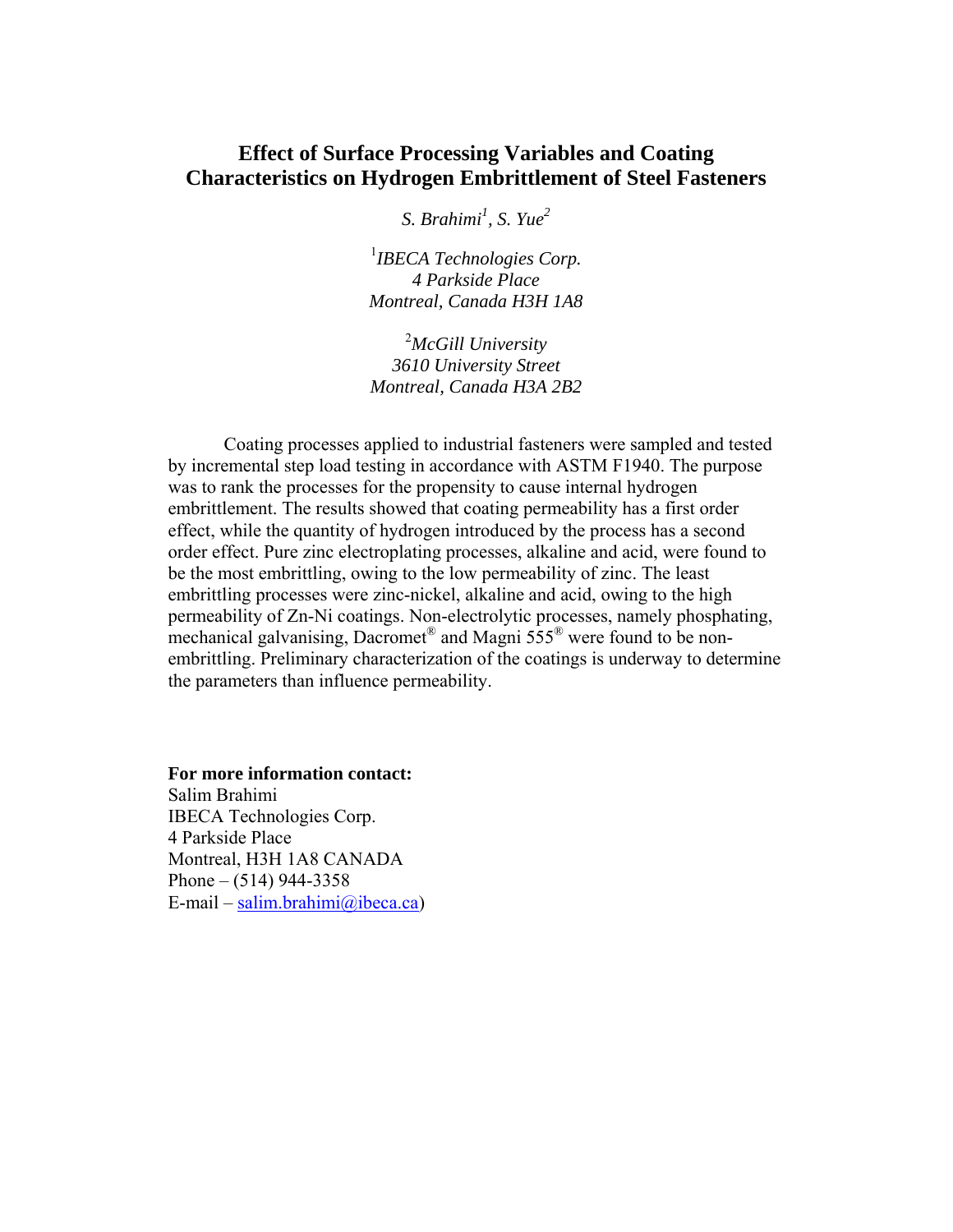### **INTRODUCTION**

The overall objective of this research is to quantify the risk of embrittlement caused by residual hydrogen from coating processes commonly utilised to coat high strength mechanical fasteners. More specifically, the effects of coating process variables and certain coating characteristics, such as thickness and permeability are investigated. The principal investigative technique used is incremental step loading (ISL) in accordance with test method ASTM F1940.<sup>1</sup> In brief, this approach consists of performing a mechanical test on standardised specimens that have been coated along with actual fasteners as "witness" samples. The test measures the fracture threshold by subjecting the specimen to an incrementally increasing loading sequence that allows for the time dependant nature of hydrogen embrittlement to evolve. Under standardised test conditions, the measured drop in fracture strength is a function of the amount of residual hydrogen introduced by the coating process.

This paper discusses the findings pertaining electroplating processes, and also to a number of non-electrolytic coating processes commonly used in the fastener industry. The processes are ranked by their propensity to cause internal hydrogen embrittlement (IHE), which in turn is a function of: (i) the amount of hydrogen they introduced into the test specimens, and (ii) the ability of each coating to act as a barrier to hydrogen absorption or effusion, also characterised as its hydrogen permeability.

# **BACKGROUND**

Hydrogen embrittlement (HE) causes permanent loss of ductility in a metal or alloy over a period of time.<sup>2</sup> In order for HE to occur, three elements must be present in sufficient quantities: (i) hydrogen, (ii) stress, and (iii) material susceptibility.<sup>3</sup> There are three possible sources of hydrogen: steelmaking, processing, and the service environment. There are also three sources of stress: applied stress, residual stress from plastic deformation (e.g., cold heading or welding), and residual stress from heat treatment. Hydrogen embrittlement is classified into two broad categories based on the source of hydrogen: internal hydrogen embrittlement (IHE) and environmental hydrogen embrittlement (EHE).4 Internal hydrogen embrittlement, the topic of this study, is caused by residual hydrogen from steelmaking or from processing steps such as pickling and electroplating. The risk of IHE increases with material strength (e.g., high strength steel fasteners). The delayed nature of this type of hydrogen embrittlement suggests that it is controlled by the rate of diffusion of hydrogen or its entrapment within the matrix. Internal hydrogen embrittlement is usually reversible, meaning that ductility can be restored provided microcracks have not been initiated.<sup>2</sup> Restoration of ductility can be achieved by moderately heating the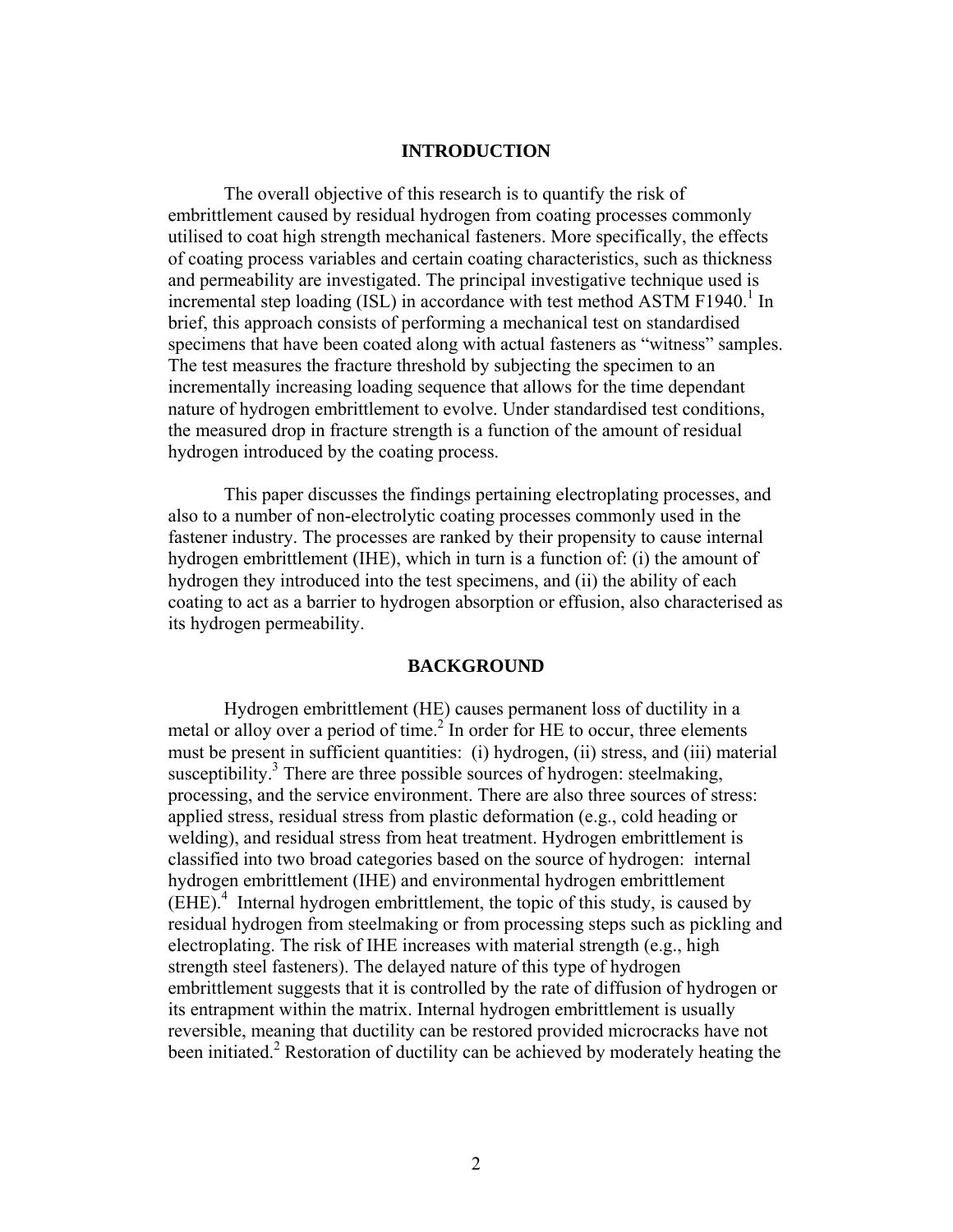material for a pre-defined number of hours (e.g., 200 ºC for 4h). This process in commonly referred to as "baking."

Many studies have found that electroplating is a high risk process with respect to IHE. Electrochemical reactions that occur in the process promote the *ad*sorption and *ab*sorption of hydrogen. Hydrogen charging is most elevated before the build-up of the coating layer, which acts as a barrier that slows down hydrogen absorption, but can also trap hydrogen in the metal. Specific hydrogen charging conditions will vary with each plating bath, and the surface cleaning process applied before plating. Zinc, zinc alloys, nickel, chromium, and cadmium are the most common electroplated metals on fasteners. The requirements for electroplated coatings on fasteners are specified in ASTM F1941 and F1941M.<sup>5, 6</sup>

### **EXPERIMENTAL**

The general methodology consisted of a series of sequential sampling events whereby the "witness" test specimens were coated with actual production parts in industrial coating processes. The coated specimens were tested in bending by the incremental step load method using the test protocol (i.e., load/strain increments and hold times) specified in ASTM F1940. The load at which the specimen fractures is known as its *notch fracture strength* (NFS).

"Pristine" (uncoated) test specimens were tested in the same manner to establish the baseline notch fracture strength. The ratio of the fracture strength for each witness over the baseline represents the *percent notch fracture strength* (NFS%). The NFS% ratio, when statistically validated, represents a measure of the embrittling potential of a coating process.

$$
NFS_{\%} = \frac{NFS \ (W)F1940}{NFS \ (B)} \times 100 \tag{1}
$$

where:

 $NFS_{\%}$  = Percent notch fracture strength  $NFS<sub>(B)</sub>$  = Notch fracture strength of "pristine" specimen  $NFS<sub>(W)F1940</sub> = Notch fracture strength of coated "witness"$ specimen

The standard test specimens are designed to simulate conditions of extreme material susceptibility, or "worst case scenario." Specimens used in this research were notched square bars, manufactured using 4340 steel, quench and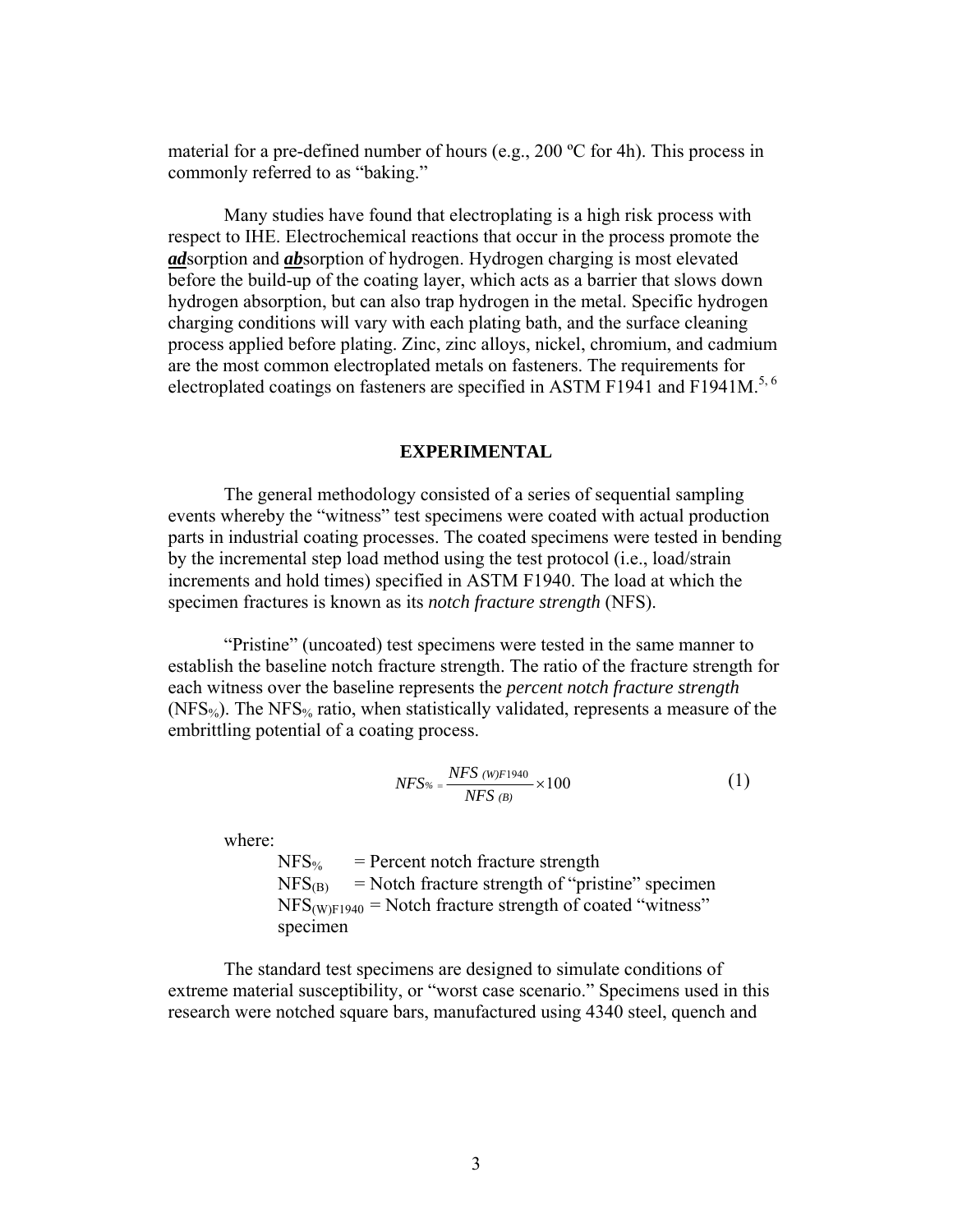tempered to a hardness of 51 to 53 HRC, in accordance with ASTM F519 type  $1e<sup>7</sup>$ 

The duration of each test cycle ranged from 8 to 20 hours and was dependent upon the degree of embrittlement of the specimen. The ASTM F1940 loading protocol is defined as follows: five one-hour steps at 10% increments of the baseline notch fracture strength, followed by four one-hour steps at 5% increments, followed by five one-hour steps at 2% increments, and finally six one-hour steps at 5% increments (i.e.,  $[5 \times 1h \omega/ 10\%] + [4 \times 1h \omega/ 5\%] + [5 \times 1h$  $(a) 2\%$ ] + [6 x 1h  $(a) 5\%$ ]).<sup>1</sup>

The test equipment used for this investigation consisted of an RSL® loading frame, manufactured by Fracture Diagnostics Inc. An RSL® loading frame, shown in figure 1, is a computer-controlled four-point bend displacement control frame that is capable of holding a displacement within  $\pm$  0.13 µm and reaching target loads within  $\pm$  1.78 N (0.4 lb). The load readings were generated by a calibrated load cell having a maximum capacity of 2.224 kN (500 lb). The tests were automatically halted at a 5% drop in load, which was taken to indicate the onset of cracking.



*Figure 1 – Schematic of RSL® loading frame illustrating the bending motion being applied to a test specimen*<sup>8</sup>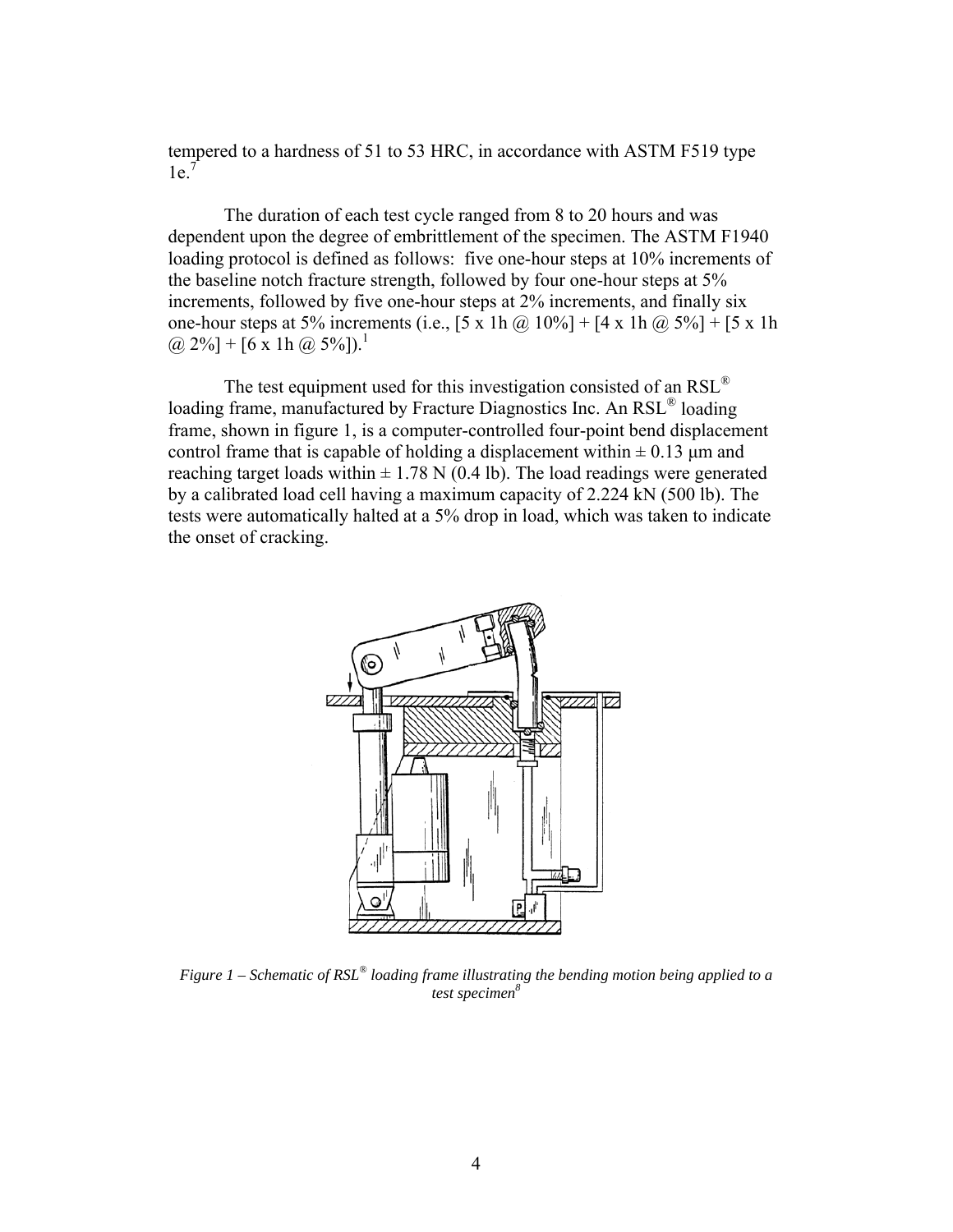### **RESULTS**

The ISL test results are organised in the first order by *process codes* that are unique to each sampling event (e.g., P1). The process code identifies the sampling conditions and the process parameters at the time of sampling. In the second order, the results are organised in groups based on defined variable(s) that correspond to a specific theme of interest. The ISL test results are presented as bar charts summarising the data by process code (e.g., P1). As a rule, each coded condition comprised five test specimens. The individual bars show the average, standard deviation, and minimum/maximum values.

### **Electroplating Processes**

### *Zinc – acid chloride*

Zinc acid chloride process data are divided into three groups. In Group 1, three conditions were sampled: (i) "full process" (P6) which included alkaline degreasing and pickling in hydrochloric acid at 13 wt% for 14 minutes, (ii) "no surface cleaning – not activated" (P2) which consisted of exposing the specimens only to the electroplating step, and (iii) "no surface cleaning – activated" (P1) which was the same as the previous condition, except that the specimen surfaces were activated manually in dilute hydrochloric acid for 30 seconds prior to electroplating. As expected, the "full process" resulted in the lowest NFS<sub>%</sub> average at 44.7%. This is explained by the fact that the specimens were exposed to hydrogen both from pickling and electroplating. The elimination of pickling in conditions P2 and P1 resulted in notable improvements, up to 49.1% and 64.2% respectively. It is interesting to note that surface activation resulted in the least amount of embrittlement. It is conceivable that surface activation leads to a more permeable coating morphology that offers hydrogen an easier escape path. (Fig. 2)

Group 2 consists of a repetition of the same conditions on the same plating line as Group 1, but several weeks later. These were the only sampling events where the effect of surface activation was tested. The average current density was 6.7 mA/cm<sup>2</sup> as compared to 8.5 mA/cm<sup>2</sup> for Group 1. This difference was due to the smaller size of production parts being plated. The trends in Group 1 are also observed in Group 2, where in addition, the lower current density seemed to result in decreased embrittlement of the specimens that were not pickled.

Group 3 consists of an attempt to assess the impact of baking time on embrittlement. Three conditions were sampled: (i) "full process without baking" (P1001) which included alkaline degreasing and pickling in hydrochloric acid at 13 wt% for 10 minutes, (ii) "full process followed by a 12 hour bake at 204  $^{\circ}$ C"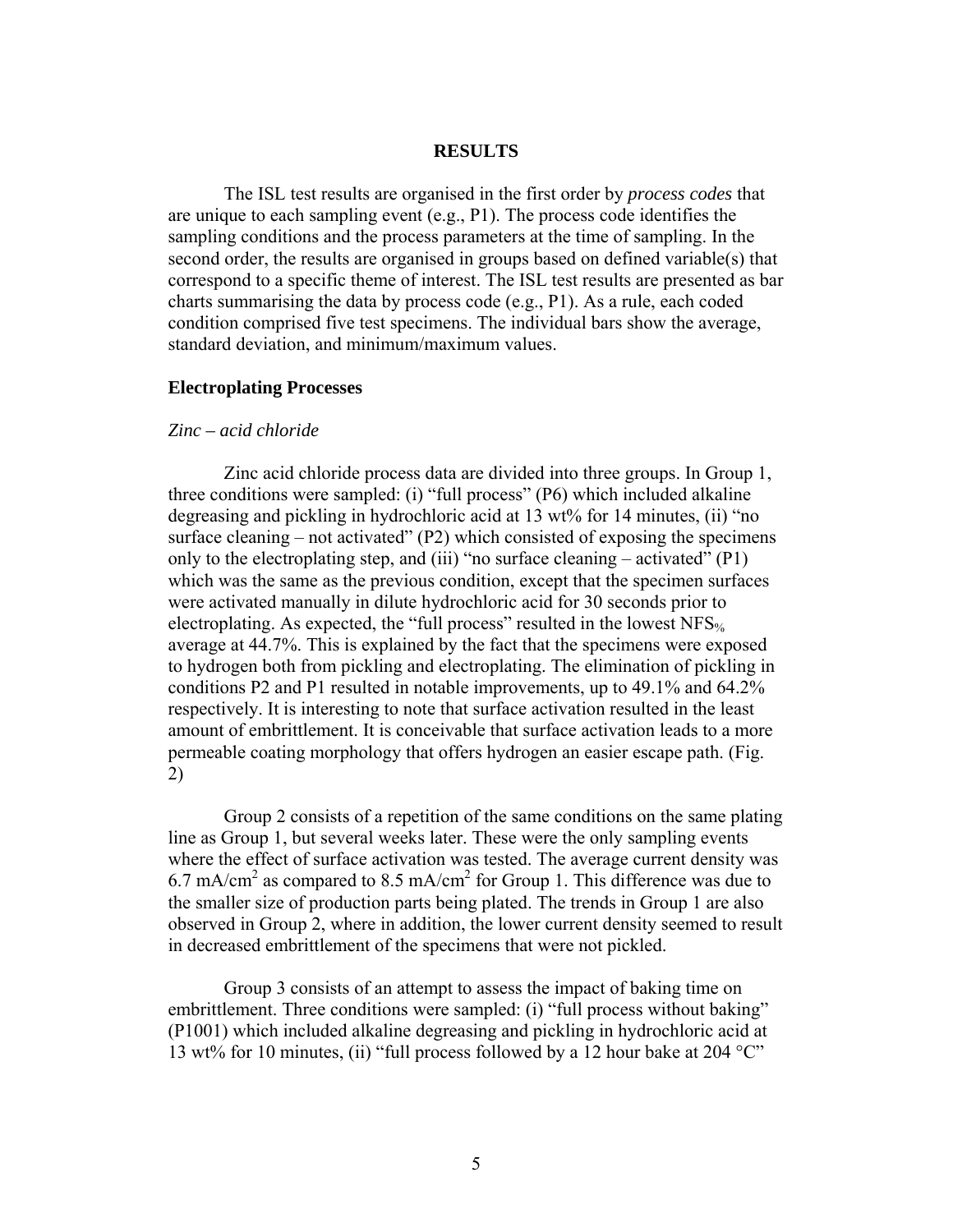(P1002), and (iii) "full process followed by a 24 hour bake at 204  $^{\circ}$ C" (P1003). The current density for Group 5 was 8.2 mA/cm<sup>2</sup>. The first observation is that "full process without baking" (P1001) resulted in similar NFS<sub>%</sub> values ( $\sim$ 44%) as in the previous groups. This seems to indicate that the zinc acid chloride process is generally a high risk process. The second observation is that the average NFS% value after 12 hours of baking had increased to 66.2%. The large data scatter for this condition (43 percentage points) can be explained by the fact that in this region, small changes in hydrogen concentration can result in large changes of  $NFS_{\%}$ <sup>1</sup> Finally, the average NFS<sub>%</sub> value after 24 hours of baking had increased to 95%, meaning that ductility had been fully restored. This finding is encouraging as it validates the theory regarding the reversibility of IHE. On the other hand, full recovery required 24 hours of baking time, which is six times greater than the 4 hour baking time specified in most industry standards. It must be emphasised that these observations are limited to the acid chloride zinc plating process.



*Figure 2 – Zinc – acid chloride, percent fracture strength (NFS%) by process condition* 

### *Zinc – alkaline non cyanide*

One alkaline non cyanide zinc barrel process was sampled under two conditions: (i) "full process" (P10) which included alkaline degreasing and pickling in hydrochloric acid at 13 wt% for 7 minutes, and (ii) "no surface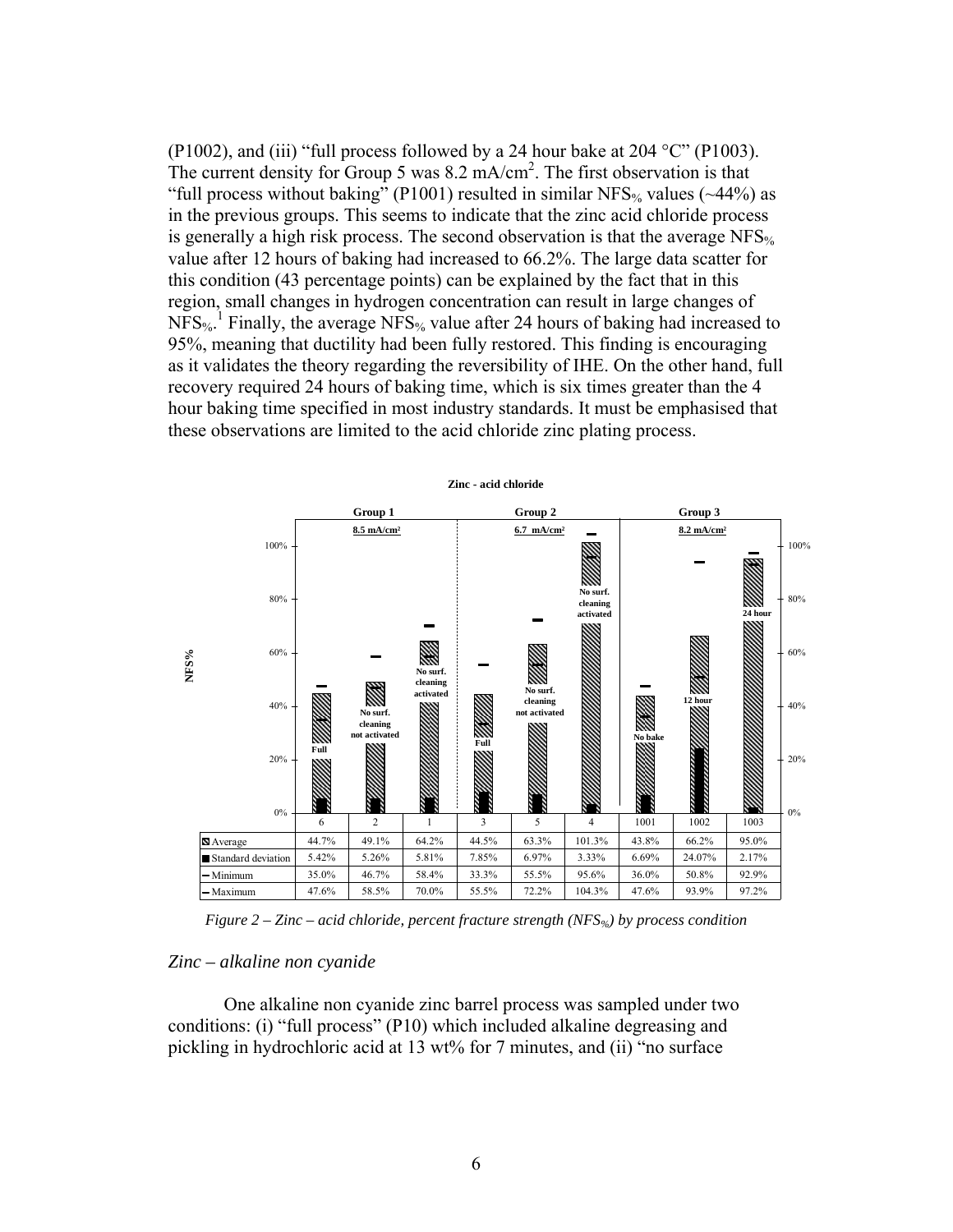cleaning – activated" (P9) which is the same as the previous condition, except that the specimen surfaces were activated manually in dilute hydrochloric acid for 30 seconds prior to electroplating. In both cases the plating time was 120 minutes. Current densities were  $\frac{7.5 \text{ mA/cm}^2}{2}$  for P10 and 8.1 mA/cm<sup>2</sup> for P9. (Fig. 3)



*Figure 3 – Zinc – alkaline non cyanide, percent fracture strength (NFS%) by process condition* 

As was anticipated, the "full process" (P10) resulted in lower  $NFS_{\%}$ values, with an average of 47.7% as compared to 78.4% for P9. Again, this can be attributed to the hydrogen contribution of acid pickling. When comparing P9 to the acid chloride process in P1, both of which do not include pickling, it is interesting to note at roughly the same current density but twice the plating time, the alkaline zinc process still yielded higher NFS<sub>%</sub> values, with an average of 78.4% as compared to 64.2% for P1. This result seems to indicate that alkaline non cyanide zinc is less embrittling than acid chloride zinc.

# *Zinc nickel – acid chloride*

One acid chloride zinc nickel barrel process was sampled under two conditions: (i) "full process" (P12) which included alkaline degreasing and pickling in hydrochloric acid at 17 wt% for 5 minutes, and (ii) "no surface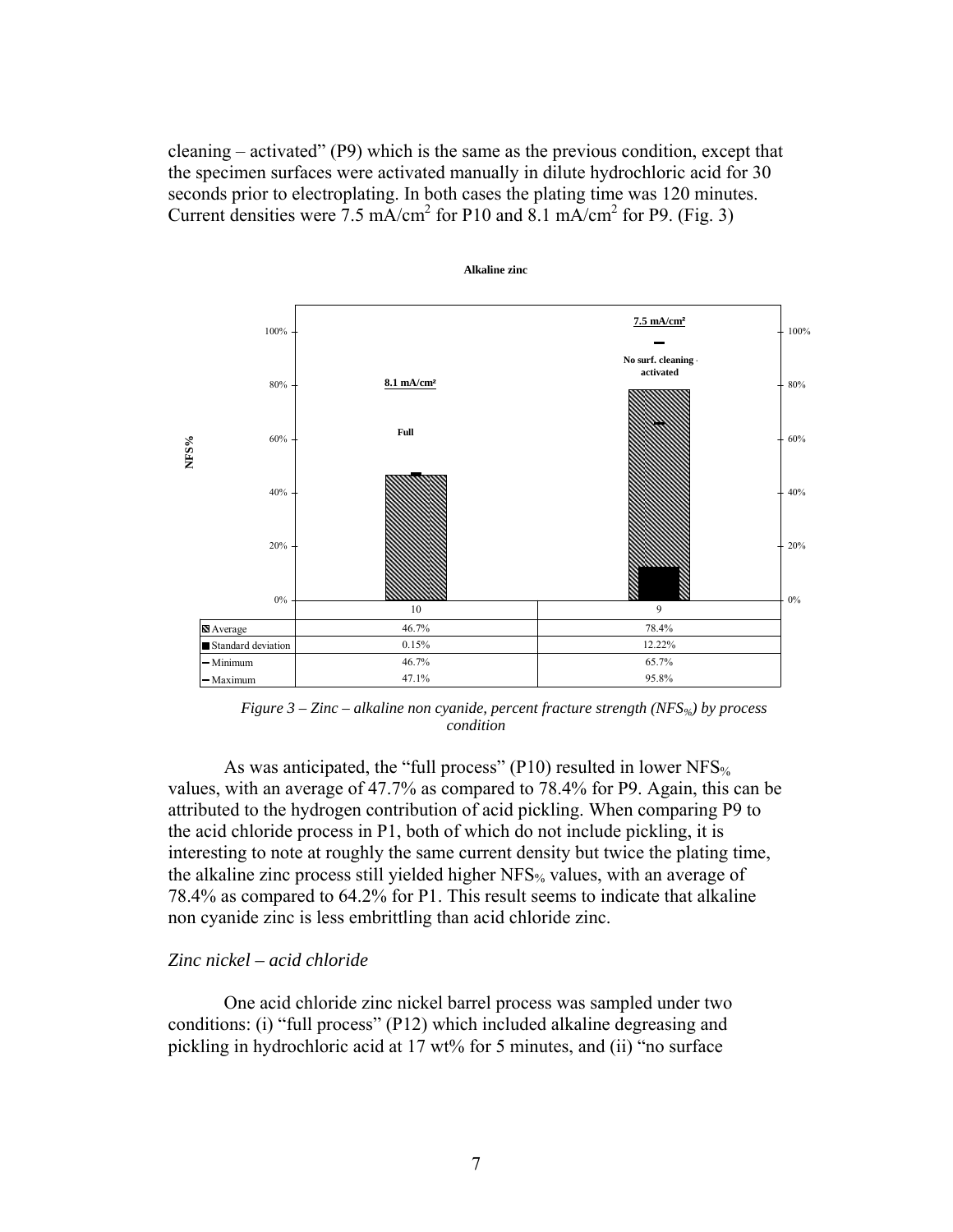cleaning – activated"  $(P11)$  which is the same as the previous condition, except that the specimen surfaces were activated manually in dilute hydrochloric acid for 30 seconds prior to electroplating. Both conditions were plated at 5.2 mA/cm<sup>2</sup> for 60 minutes. Both conditions were found to be non-embrittling with average NFS% values of 92.1% for P12 and 99.8% for P11. The lower result in the case of P12 can once again be attributed to the hydrogen contribution of acid pickling. (Fig. 4)



*Figure 4 – Zinc nickel – acid chloride, percent fracture strength (NFS%) by process condition* 

# *Zinc nickel – alkaline non cyanide*

Three alkaline zinc nickel processes were sampled. Group 1 was a barrel process sampled under two conditions: (i) "full process" (P8) which included alkaline degreasing and pickling in hydrochloric acid at 12 wt% for 10 minutes, and (ii) "no surface cleaning – activated"  $(P7)$  which is the same as the previous condition, except that the specimen surfaces were activated manually in dilute hydrochloric acid for 30 seconds prior to electroplating. Both conditions were plated at 5.4 mA/cm<sup>2</sup> for 90 minutes. Both conditions were non-embrittling with average NFS $\frac{6}{9}$  values around 100%. (Fig. 5)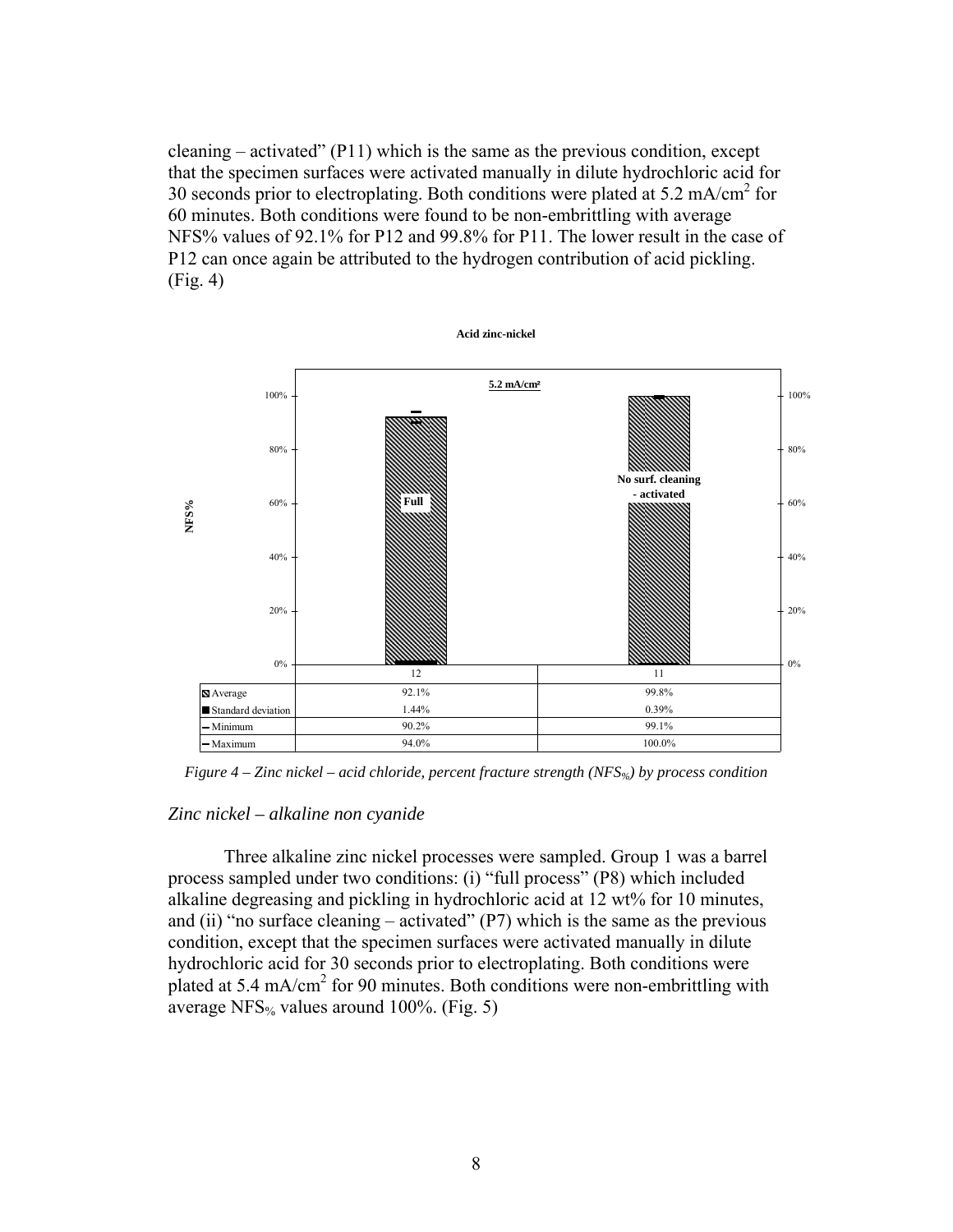



*Figure 5 – Zinc nickel – alkaline non cyanide, percent fracture (NFS%) by process condition* 

Group 2 was another barrel process sampled under two conditions, both classified as "full process" with the following distinction: (i) P52 included pickling in hydrochloric acid at 18.2 wt% for 4 minutes, and plating current density of 5.8 mA/cm<sup>2</sup>, while (ii) P53 comprised pickling in hydrochloric acid at 18.2 wt% for 10 minutes, and plating current density of 6.5 mA/cm2 . P53 was to be the high risk condition with maximum exposure to acid for this particular process. P53 was also plated at a slighly higher current density than P52. Both conditions were found to be non-embrittling with average NFS $_{\%}$  values in excess of 100%.

Groups 3 consists of a rack process sampled under four separate conditions. The conditions were selected to separately test the effects of baking, and mechanical surface preparation (versus acid pickling). The four conditions are as follows: (i) "grit blast – baked" (P32), (ii) "grit blast – not baked" (P33), (iii) "acid pickle – baked" (P34) and, (iv) "acid pickle – not baked" (P35). Acid pickling was performed in hydrochloric acid at 25 wt% for 3 minutes. Baking was performed at 191 °C for 24 hours. In all cases, the oil on the specimens was removed using a commercial solvent. Also, all the specimens were rack plated at 30.1 mA/cm<sup>2</sup>, which is five to six times greater than the plating current density in a typical barrel process.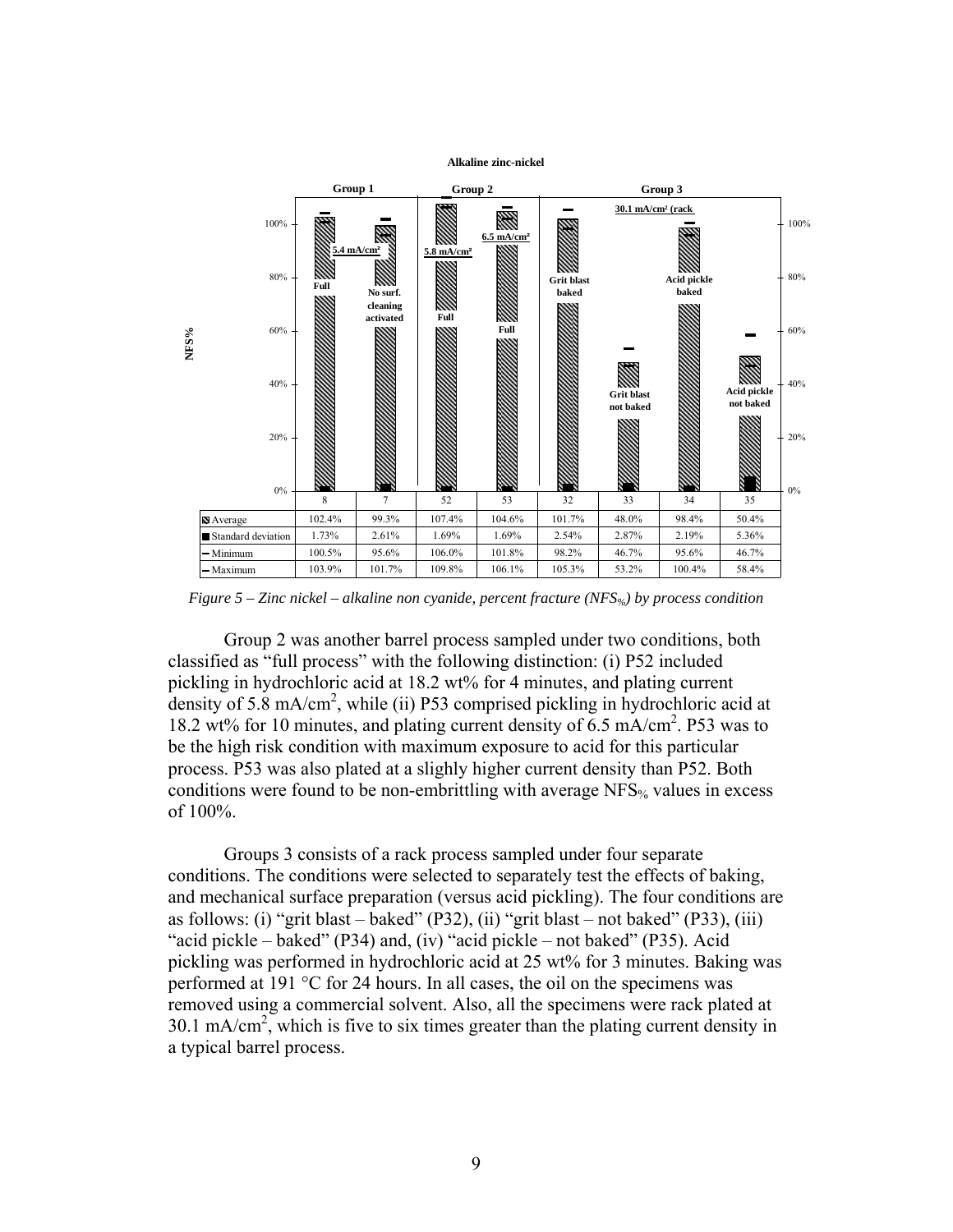From the results it can be seen that in the absence of baking this process resulted in significant embrittlement of the specimens with average  $NFS_{\%}$  values between 40 and 50%. This is most likely due to the high current density in comparison to Groups 1 and 2. When considering the effect of mechanical surface preparation versus acid pickling, no significant difference was observed in Group 3, with average NFS<sub>%</sub> values of  $48.0\%$  for P33 and  $50.4\%$  for P35. In Group 4, the acid pickled condition P39 had a higher average NFS<sub>%</sub> value (51.4%) than the grit blasted condition P37 (42.2%). Due to the relatively high standard deviations, 4.98% and 6.35%, this difference may not be significant. When considering the effect of baking, the results clearly point to full recovery following the lengthy baking time of 24 hours with average NFS<sub>%</sub> values nearing 100%. Once again, this observation is consistent with the theory of reversibility of IHE.

### *Zinc iron – alkaline non cyanide – rack*

One alkaline non cyanide zinc iron barrel process was sampled under two conditions (Fig. 6). The first condition "full process" (P14) included alkaline degreasing and pickling in hydrochloric acid at 17 wt% for 5 minutes, and the second condition "no surface cleaning – activated" (P13) is the same as the previous condition, except that the specimen surfaces were activated manually in dilute hydrochloric acid for 30 seconds prior to electroplating. Both conditions were plated at a current density of  $12.4 \text{ mA/cm}^2$  for 50 to 55 minutes. Both conditions were found to be moderately embrittling with average NFS<sub>%</sub> values of 81.7% for P14 and 86.0% for P13. The slightly lower result in the case of P14 may be attributed to the hydrogen contribution of acid pickling. However, considering the standard deviations in the order of 5 to 7%, this difference may not be statistically significant.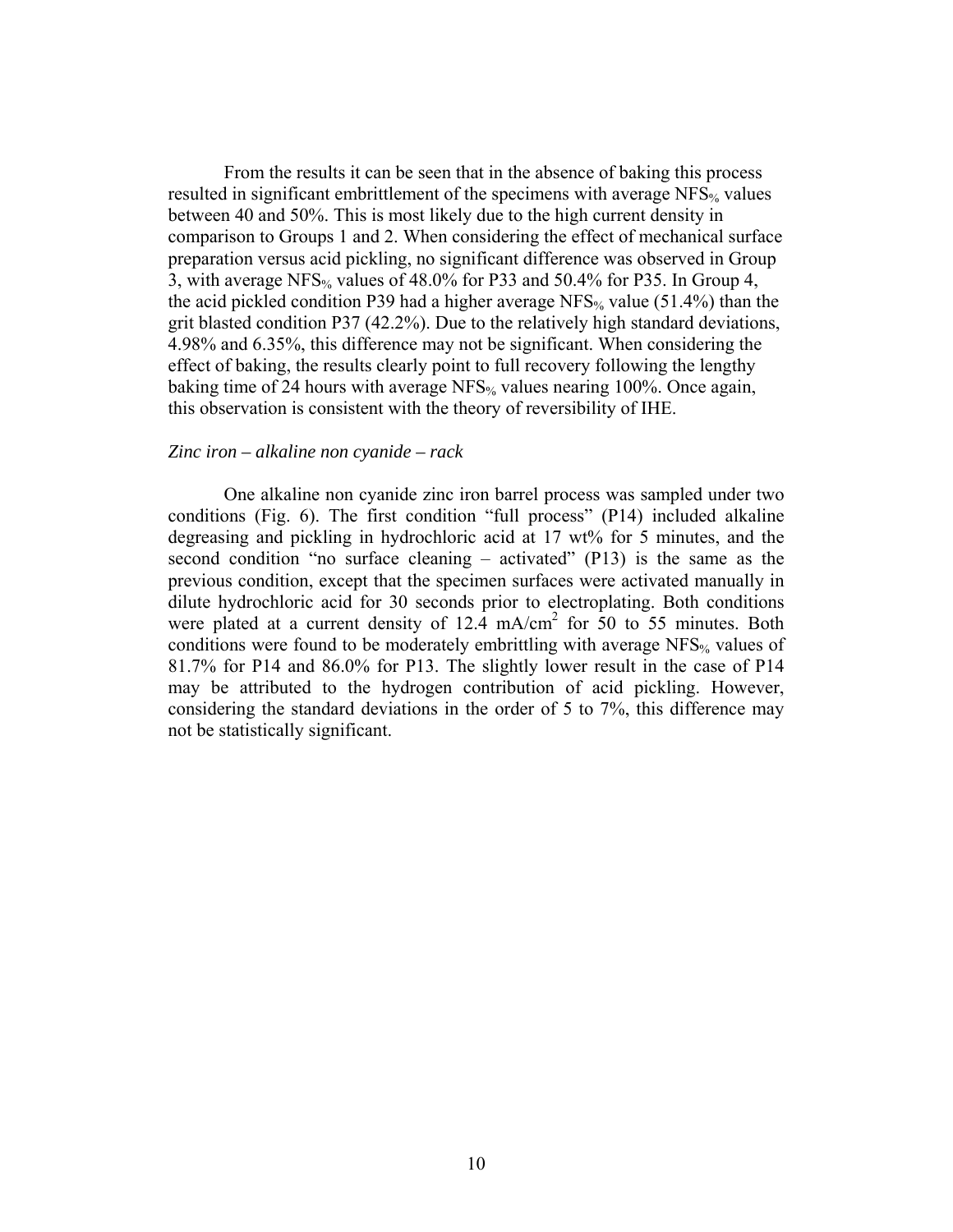#### **Alkaline zinc-iron**



*Figure 6 – Zinc iron – alkaline non cyanide, percent fracture (NFS%) by process condition* 

### *Cadmium – cyanide*

One bright cyanide cadmium rack process was sampled under two conditions: (i) "not baked" (P41) which comprised alkaline degreasing, no pickling, and manual activation in dilute hydrochloric acid for 30 seconds prior to electroplating, and (ii) "baked" (P41) which is the same as the previous condition, except that the specimen was baked at 204 °C for 4 hours. Both conditions were plated in two phases, first a strike at  $86.1 \text{ mA/cm}^2$  current density for 45 seconds, followed by plating at 21.5 mA/cm<sup>2</sup> current density for 20 minutes, both in the same bath. The initial high current density strike prior to plating is an industrial practice designed to minimise hydrogen penetration by rapidly creating a barrier on the surface of the workpiece before starting the actual plating process.

The un-baked condition P41 resulted in an average NFS<sub>%</sub> value of 92.1%, which is considered non-embrittled by the ASTM F1940 standard. This result may have been achieved thanks to the initial high current density strike, although this hypothesis must be validated by testing the same condition with and without the strike. The addition of baking in P40 increased the average  $NFS_{\%}$  value to 102.8%, signifying full recovery after only four hours baking time. (Fig. 7)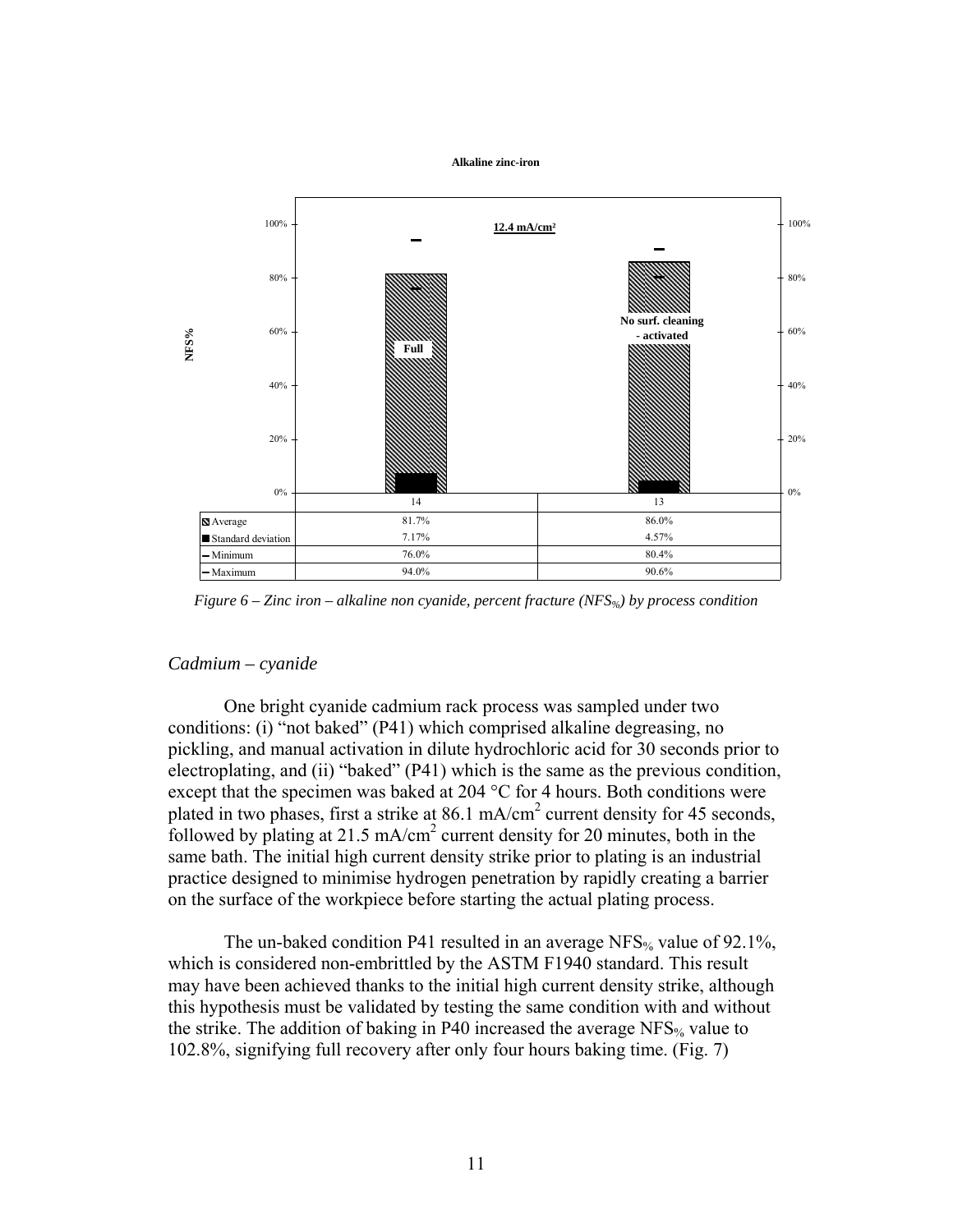

**Cyanide cadmium (rack)**

*Figure 7 – Cadmium – bright cyanide, percent fracture strength (NFS%) by process condition* 

### **Non-Electrolytic Processes**

### *Acid dip – laboratory*

The conditions for acid dipping are divided into three groups designed to illustrate the effect of immersion time, concentration and time before testing. Group 1 comprised of immersion in 9 wt% HCl for 20 minutes (P21). This condition was found not to be non-embrittling. Conditions for Group 2 consisted of: immersion in 18 wt% HCl for (i) 30 minutes, and (ii) 70 minutes. Both conditions are represented in the same bar.

The doubling of both immersion time and acid concentration from Group 1 was designed to generate an extreme case of acid exposure. The average NFS% value obtained was 97.7%. In Group 3, wait times ranging from 24 to 72 hours were imposed before ISL testing. Once again the results showed no sign of specimen embrittlement, with  $NFS_{\%}$  values around 100%. All of these data seem to indicate that even the most severe acid pickling conditions will not cause embrittlement in the absence of a barrier to prevent hydrogen escaping. (Fig.8)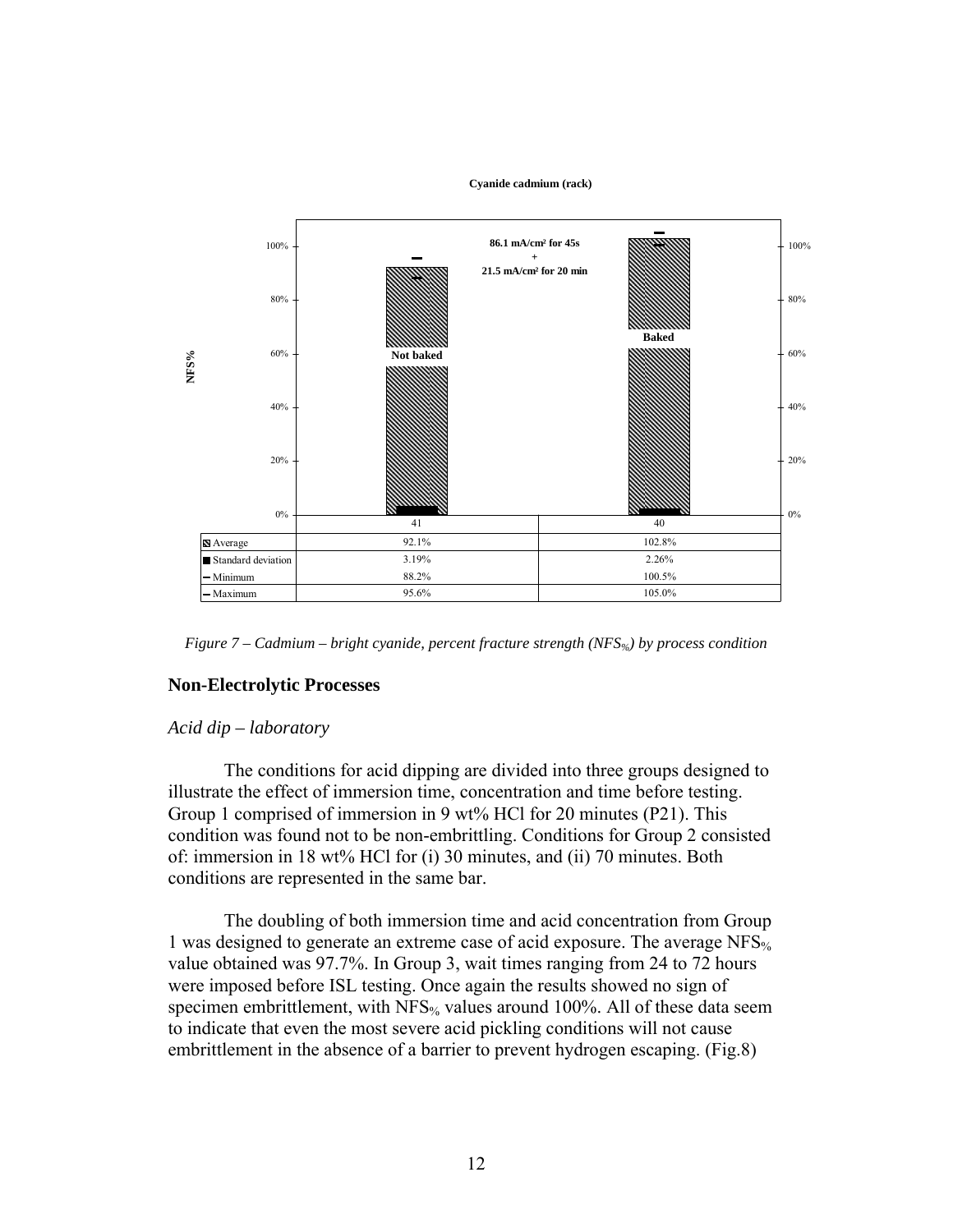

*Figure 8 – Acip dip, percent fracture strength (NFS%) by process condition* 

# *Mechanical zinc – bulk drum*

The mechanical zinc process was sampled under two conditions: (i) P17 at eight minutes of pickling time, which was the maximum pickling time for this process, and (ii) P18 at one minute of pickling time. Hydrochloric acid at 5 wt% was used for both conditions. The resulting  $NFS_{\%}$  values in both cases exceeded 100%. These results are consistent with the literature which holds that mechanical zinc is a non-embrittling process. (Fig. 9)

# *Zinc phosphate – barrel*

The zinc phosphate process sampled (P20) included 10 minutes of pickling time in 10% v/v sulphuric acid. As expected, the average NFS<sub>%</sub> value was 100%. This result is consistent with the literature which holds that phosphating is a nonembrittling process. (Fig. 9)

# *Zn/Al Flake Coatings – Dacromet® & Magni 555® – bulk dip spin*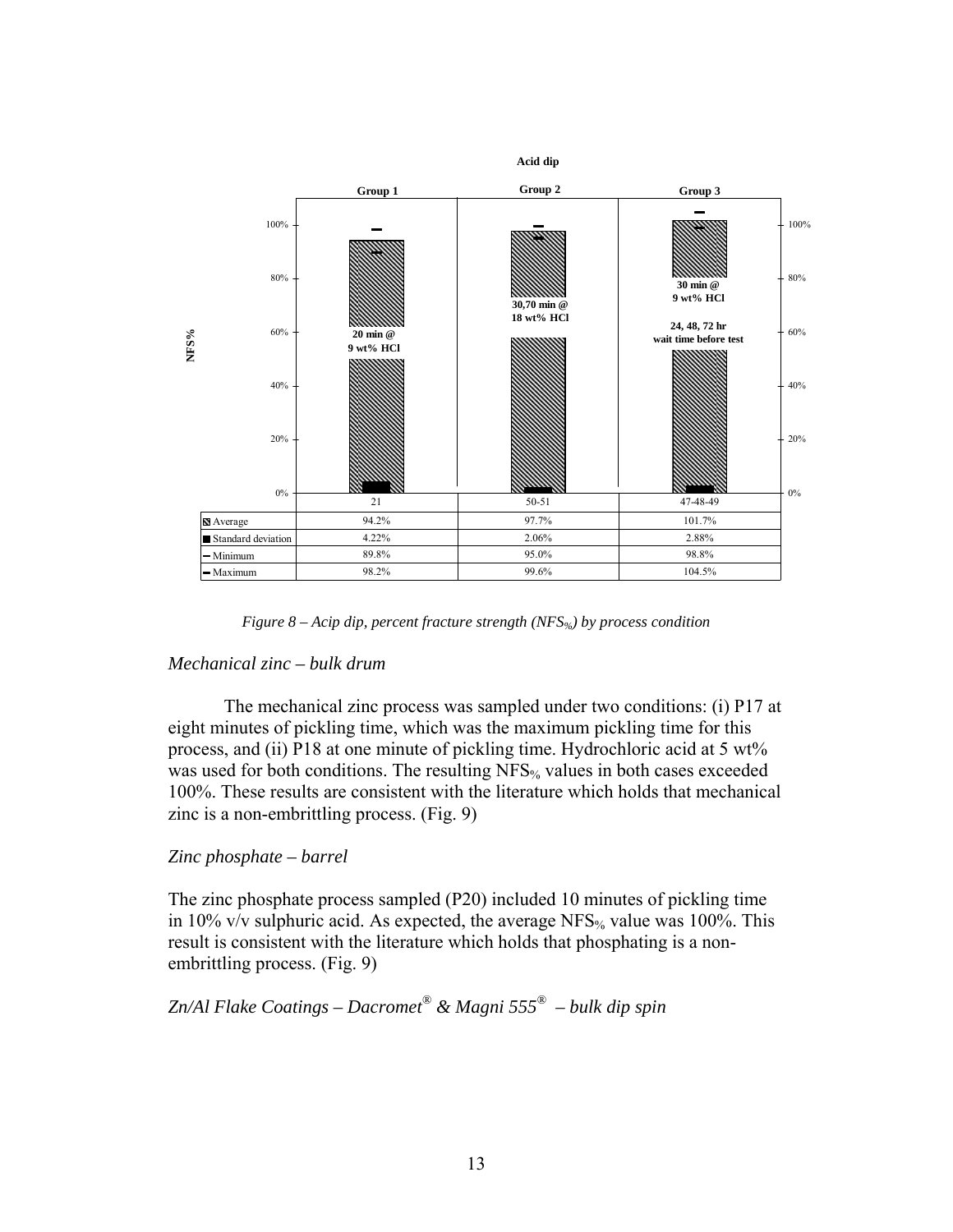The Dacromet<sup>®</sup> process (P1007) resulted in an average NFS<sub>%</sub> value of 92.7%. This marginal reduction in fracture load is not thought to be related to hydrogen embrittlement phenomena. Rather, it is explained by a parallel reduction of specimen hardness resulting from the 15 minute curing cycle at 320 °C, which significantly exceeds the specimen tempering temperature of 220 °C. The specimen hardness measured after processing was 48.1 HRC, instead of 51 HRC originally. The Magni 555® process (P19) resulted in an average NFS% value of 99.5%, indicating no embrittlement, despite some exposure to acid during phosphating. Similar to Dacromet<sup>®</sup> the process includes a curing cycle, but at a significantly lower temperature of at 225  $\degree$ C for 18 minutes. Although this is slightly higher than the 220  $\degree$ C at which the specimens were tempered, it did not have a significant effect on fracture strength. The specimen hardness measured after processing was 50.4 HRC, instead of 51 HRC originally. These results confirm that both Dacromet<sup>®</sup> and Magni  $555^\circ$  are non-embrittling. (Fig. 9)



*Figure 9 – Non electrolytic processes, percent fracture strength (NFS%) by process* 

### **Fractography**

A thorough examination and mapping of a sampling of fracture surfaces of test specimens was performed by scanning electron microscopy (SEM). The electrolytically coated specimens that ruptured at high fracture strength exhibited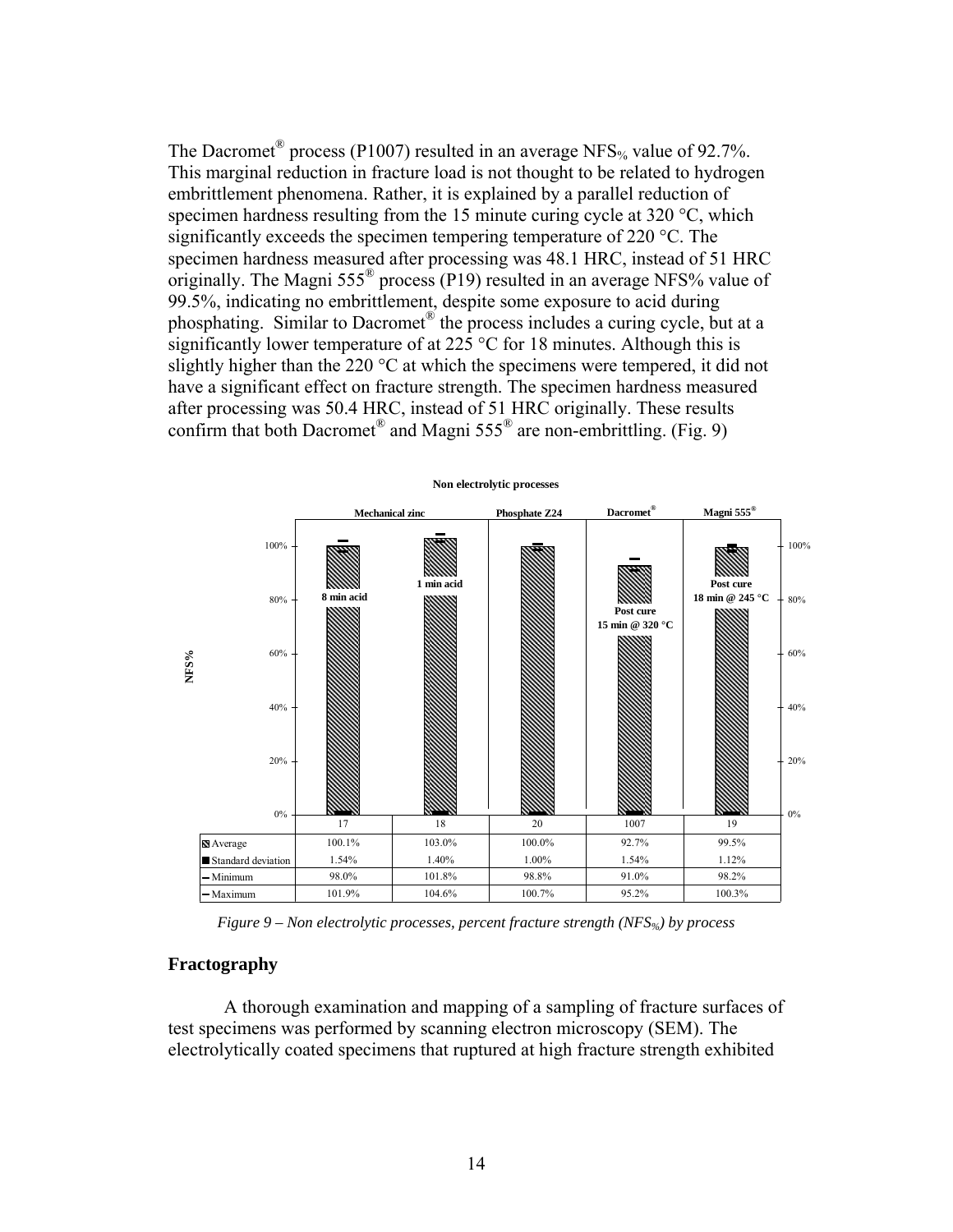a mix of ductile dimples and some brittle transgranular (cleavage) fracture morphology. In comparison, specimens with low fracture strengths exhibited intergranular fracture morphology, but only in the area below the notch where stress, and therefore hydrogen concentration were highest. Interestingly, a specimen from P1003 (zinc plated, 24 hr bake) exhibited almost entirely ductile and transgranular morphology. A sample from P1002 (zinc plated, 12 hour bake) had evidence of intergranular morphology below the notch area, and a predominance of ductile and transgranular morphology elsewhere. In comparison, non-electrolytically coated test specimens consistently showed a mix of ductile dimples and some brittle transgranular (cleavage) fracture morphology. This observation was consistent with the fact that all the specimens had ruptured at high fracture strengths, indicating no embrittlement.

### **DISCUSSION**

The results obtained with electrolytic processes support the assertion that the multitude of complex processing variables and coating characteristics can be grouped into two basic parameters affecting IHE: (i) the amount of hydrogen introduced by the process, and (ii) the permeability of the coating. It will be shown that coating permeability has a first order effect, while the quantity of hydrogen introduced by the process has a second order effect.

The results of the acid dip tests and the phosphating process showed that in the absence of a coating barrier, hydrogen had a tendency to freely "out-gas" or escape, rather than be attracted to areas of stress concentration. The data seem to indicate that this statement can hold true even with the most severe acid pickling. This finding is consistent with the literature and industry standards that do not require phosphated parts to be baked, owing to the highly porous nature of phosphate coatings.

When a coating barrier is present, the effect of permeability is evident when comparing Zn-Ni coatings to other coatings. The Zn-Ni coated specimens plated at the same current density as Zn coated specimens were not embrittled. This result is thought to be related to the porosity of the Zn-Ni coating.<sup>9</sup> Although this point will be thoroughly investigated in future work, preliminary characterisation by electron microscopy showed the Zn-Ni coatings to be considerably more fractured than pure zinc coatings, thus allowing hydrogen easier escape paths (Fig. 10-12).<sup>10</sup> These results highlight the relationship between the coating metal and permeability. The results of the cadmium process showed the reverse effect of coating permeability. In this process, the application of an impermeable layer at the start of plating was used to prevent additional hydrogen being absorbed during plating build-up.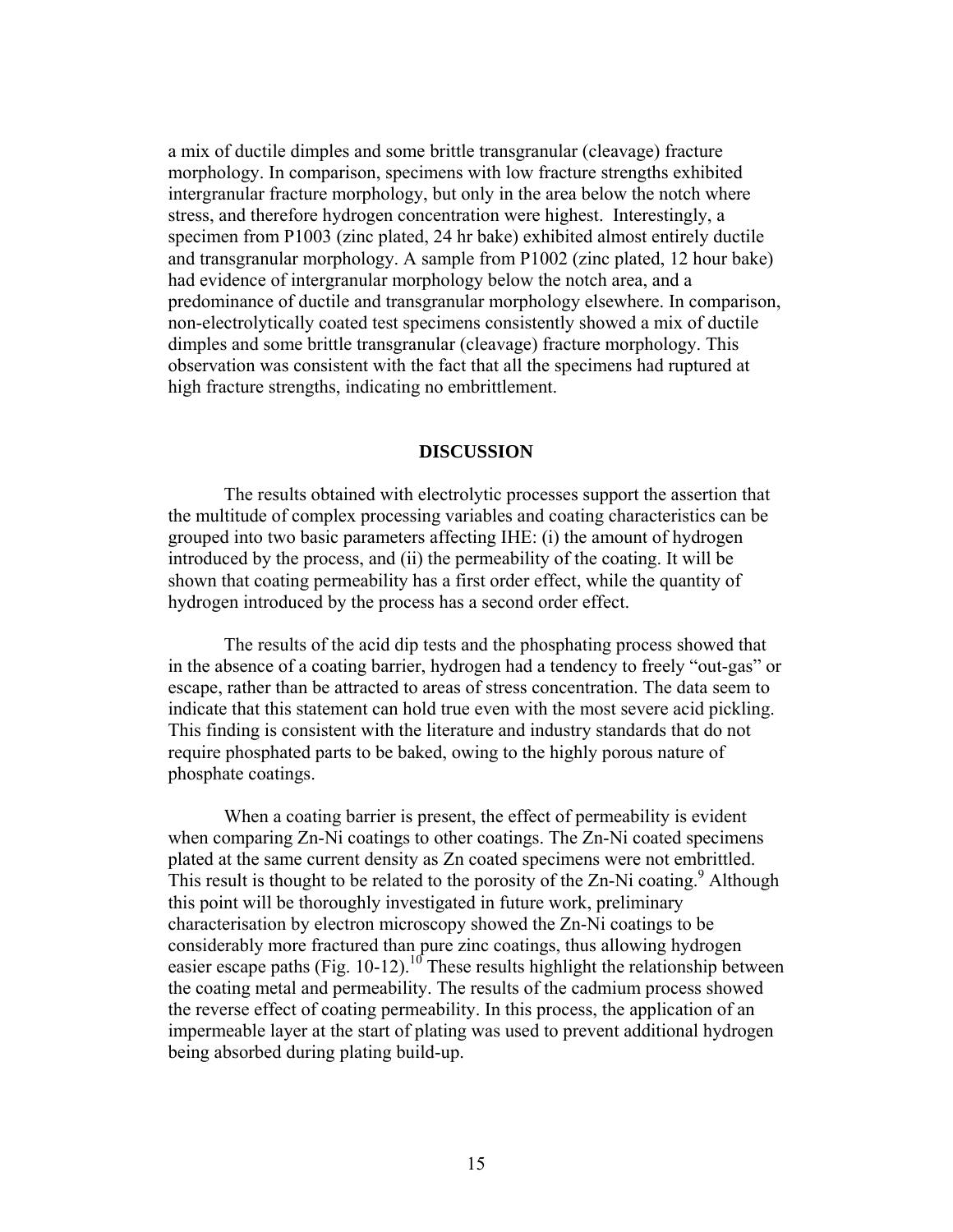





*Figure 12 –High magnification cross section view of Zn-Ni electrodeposited coating highlighting fractured morphology, presumably allowing for H transport pathways* <sup>10</sup>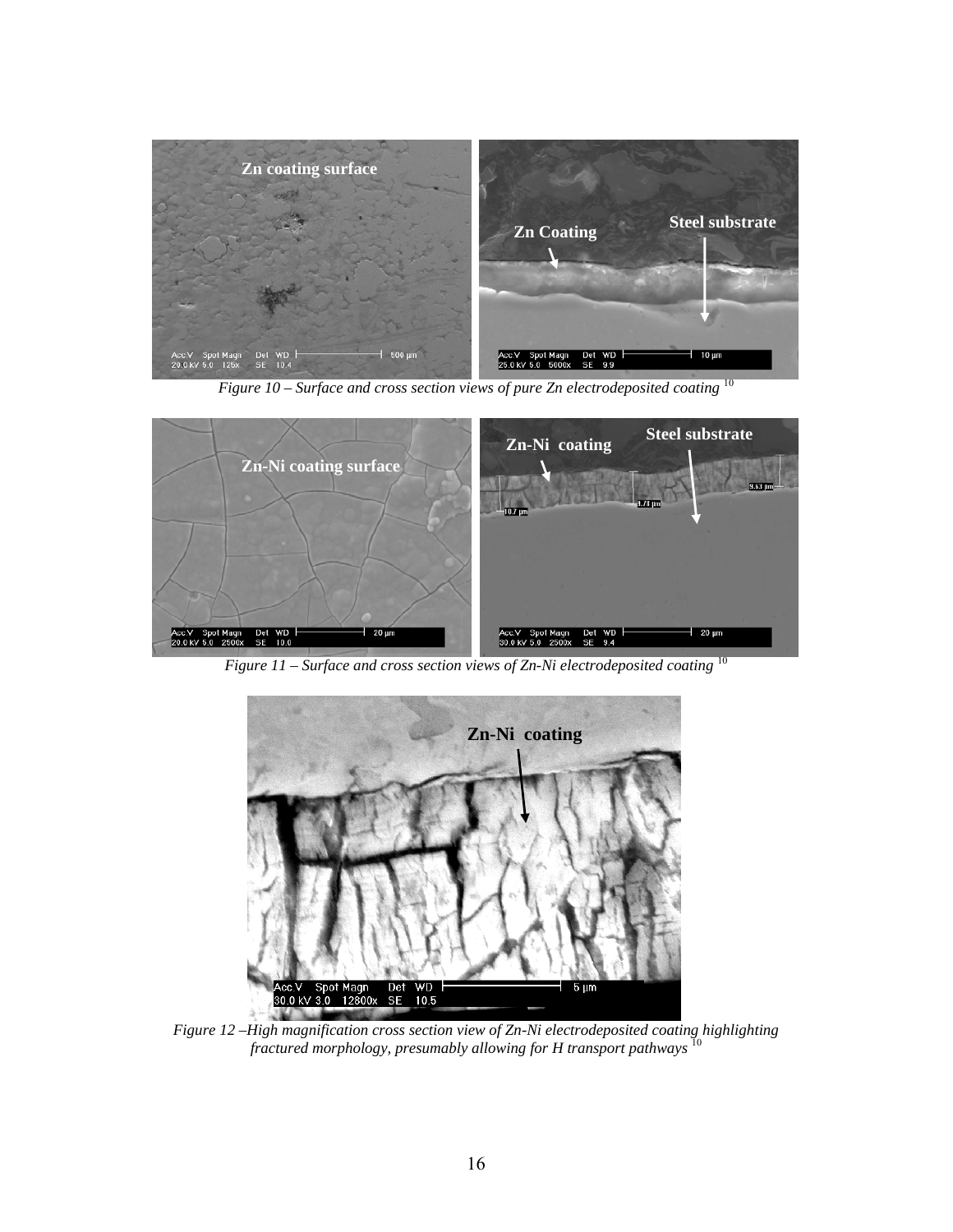Quantity of hydrogen is a function of electrolytic parameters (i.e., current density and plating time), and acid exposure conditions (i.e., acid type, concentration, and pickling time). The effect of current density was most evident when comparing Zn-Ni rack plating to barrel plating. The current densities were as much as six times greater and fracture strengths as low as 45% for the rack process as compared to 100% for barrel processes.

The hydrogen contribution of acid pickling was evident when comparing the results of the "full process" conditions to the "no surface cleaning" conditions. The latter consistently produced higher fracture strength results than the former. The effect of acid pickling was most evident in the acid-chloride zinc process, which is thought to produce the least permeable coating. Conversely, the effect of acid pickling was least evident for the Zn-Ni processes which are thought to produce the most permeable coatings.

Although conventional wisdom supported by theory has always held that high efficiency baths are less embrittling because they generate less hydrogen, there was no apparent effect of bath efficiency on ISL results. It may be that the effect of bath efficiency is minor in relation to current density/time and pickling concentration/time. It is also possible that the limiting current density  $i<sub>L</sub>$  is not readily achieved in the course of an industrial plating process.

In summary, the results of ASTM F1940 testing showed that the zinc acid chloride process was the most embrittling process (i.e., highest risk) because it consistently produced the lowest  $NFS_{\%}$  results. Next in the order of risk, the alkaline zinc process was found to be slightly less embrittling with higher NFS% values, even at twice the plating time. These results are attributed to low permeability of pure zinc coatings. The fact that the acid zinc chloride bath is an acidic medium might explain its slightly more embrittling nature versus the alkaline zinc bath. Pure zinc processes were followed by the alkaline zinc-iron process, which at 86% fracture strength was classified as moderately embrittling. This result reflects the mixed effects of coating permeability and hydrogen contribution. The least embrittling processes were zinc-nickel, both alkaline and acid. In barrel processes, where plating current densities were in the range of 6 mA/cm<sup>2</sup>, the zinc-nickel processes produced no measurable embrittlement. In a rack process where plating current density was five times greater, embrittlement had occurred, but ductility was fully restored after 24 hours of baking at 191 °C. These results are attributed to the permeability of Zn-Ni coatings.

The cyanide cadmium plating process cannot be ranked against the others because the coating was applied in two steps: (i) a quick high current density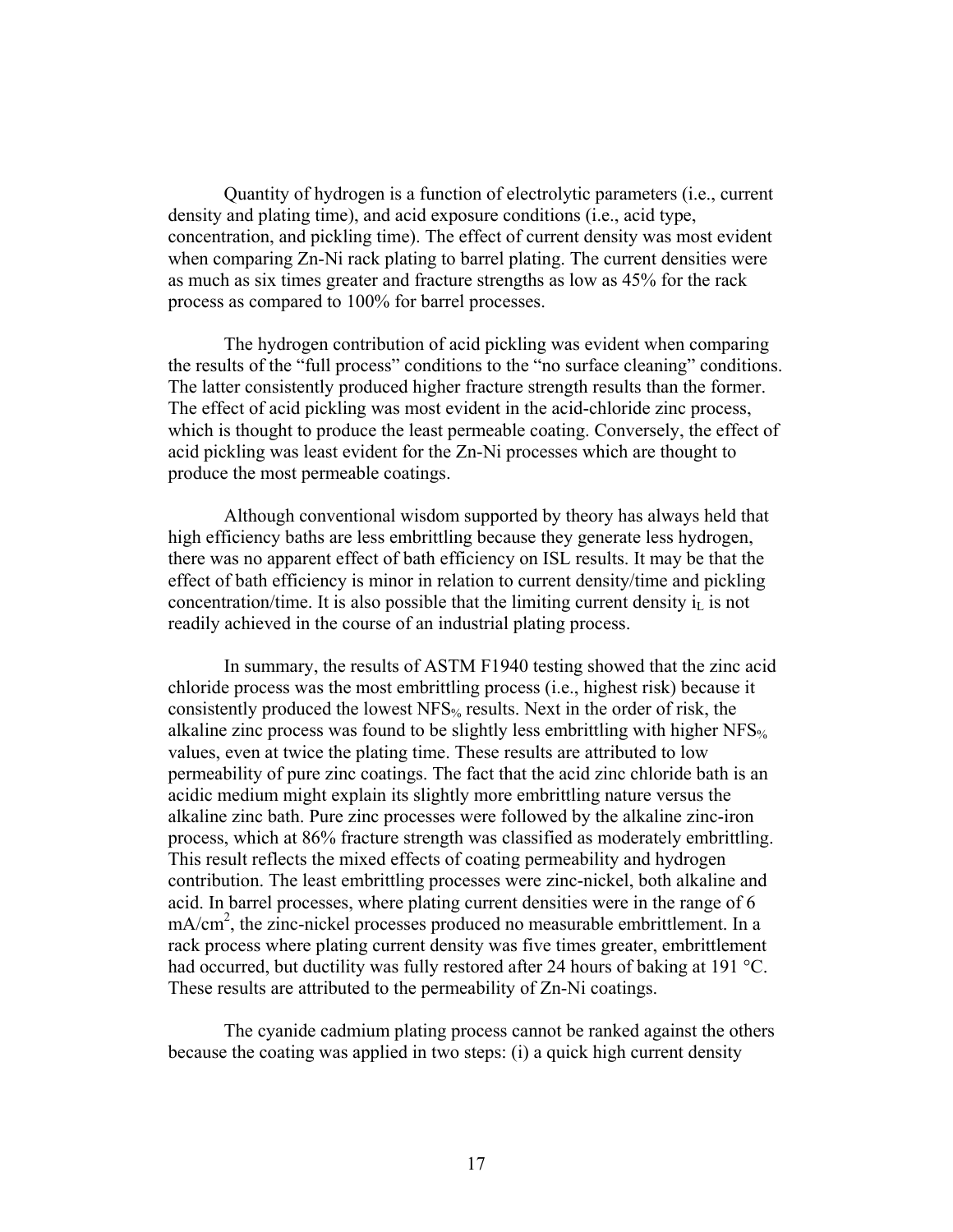"strike" followed by, (ii) lower current density plating. Despite being applied at a relatively high current density ( $\sim 22 \text{ mA/cm}^2$ ), the initial strike evidently succeeded in preventing subsequent hydrogen absorption. This assertion is supported by the fracture strength result of roughly 92%, obtained without the benefit of baking. The technique of creating an impermeable absorption barrier prior to plating is not widespread in the general plating industry. However, it is used by some electroplaters specialising in the coating of high strength and ultrahigh strength components for the aerospace industry.

It must be emphasised that results obtained for electroplating processes are only a measure of the potential for internal hydrogen embrittlement. Ultimately, whether or not hydrogen embrittlement will occur depends upon the degree of susceptibility of parts being plated. If a process is deemed "high-risk" by this method, it may still be suitable for plating parts that have low susceptibility. On the other hand, if a process is deemed non-embrittling or "safe" by this method, then there is no risk of embrittlement, regardless of the susceptibility of parts being plated. The only exception to this rule is if the hardness of the production parts exceeds that of the test specimens. In very rare cases, non-standard ultrahigh strength parts, or in some cases surface hardened parts may exceed a hardness of 52 HRC. Under such circumstances, non-embrittling coating processes should be used.

When considering the effect of baking, fracture strength results supported by fractographic analysis showed that ductility can be fully restored by baking at temperatures ranging from 190 to 204 °C. This finding is significant because it not only validates the theory regarding the reversibility of IHE, but it also signifies that baking can be used as an effective countermeasure for preventing IHE related failures. Current industrial standards overwhelmingly, although not exclusively, specify a "one size fits all" approach for baking electroplated high strength fasteners. The typical approach comprises four hours of baking at 204 °C. However, this study demonstrated that baking response depends upon the permeability of the coating and, therefore, varies with coating type. Zinc plating, which is the most widespread electroplated coating applied to fasteners, achieved full recovery only after 24 hours of baking at 204 °C.

Clearly, the fact that IHE related failures are relatively rare with zinc plated fasteners has little to do with the effectiveness of baking practice. Instead, the absence of failures is a consequence of the low hydrogen embrittlement susceptibility of most fastener materials. The findings of this research warrant a comprehensive revision of industrial baking standards and practices. The resulting scenario would be one where a considerably smaller quantity of parts would be baked for longer periods.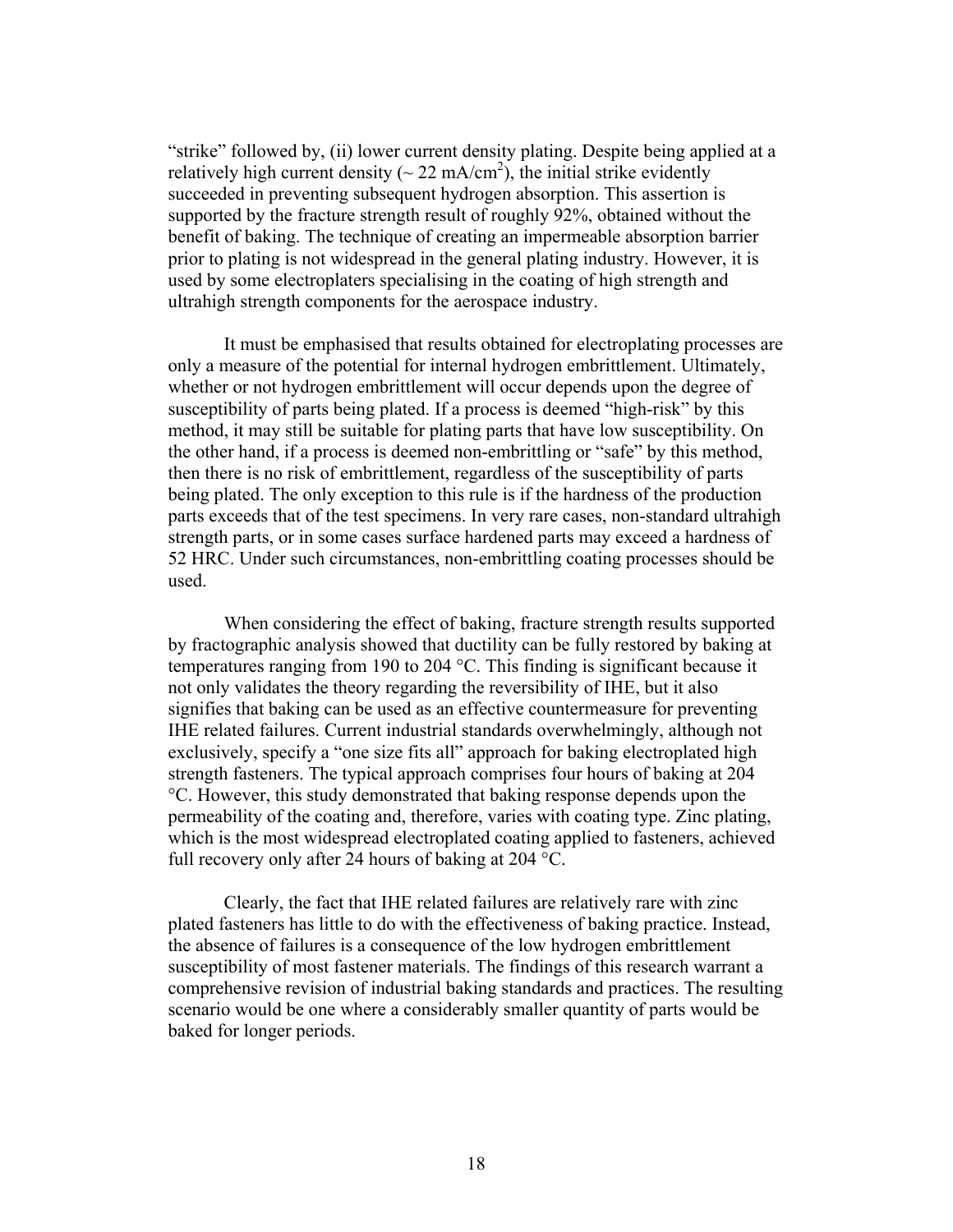# **CONCLUSIONS**

The primary objective of this research was to quantify the risk of embrittlement from residual hydrogen (i.e., IHE) from coating processes commonly utilised to coat high strength mechanical fasteners. The effects of coating process variables and certain coating characteristics were investigated, principally by the incremental step loading (ISL) technique, in accordance with test method ASTM F1940. This methodology was used to rank a number of industrial coating processes for their propensity to cause internal hydrogen embrittlement. The following conclusions were derived from this study.

- 1. Fractographic evidence supported the causal relationship between the presence of residual hydrogen from processing and the reduction of fracture strength, which is the premise upon which the ASTM F1940 test method is based.
- 2. The results supported the assertion that the multitude of complex processing variables and coating characteristics can be grouped into two basic parameters affecting IHE: (i) the amount of hydrogen introduced by the process, and (ii) the permeability of the coating. Coating permeability had a first order effect, while the quantity of hydrogen introduced by the process had a second order effect.
- 3. In the absence of a coating barrier, hydrogen had a tendency to freely "outgas" or escape, rather than be attracted to areas of stress concentration, even with the most severe acid pickling. In the presence of a coating, the first order effect of permeability was evident with phosphate and Zn-Ni coatings, both of which are porous.
- 4. The results of the cadmium process showed the reverse effect of coating permeability, where the application of an impermeable layer by high current density strike at the start of plating was used to prevent additional hydrogen being absorbed during plating build-up.
- 5. Quantity of hydrogen introduced was affected by: (i) electrolytic parameters (i.e., current density and plating time), and (ii) acid exposure conditions (i.e., acid type, concentration, and pickling time). There was no apparent effect of bath efficiency on hydrogen contribution.
- 6. The process qualification results can be summarised as follows. The zinc acid chloride process was the most embrittling, and therefore the highest risk process. Next in the order of risk, the alkaline zinc process was found to be slightly less embrittling as it produced higher NFS<sub>%</sub> values, even at twice the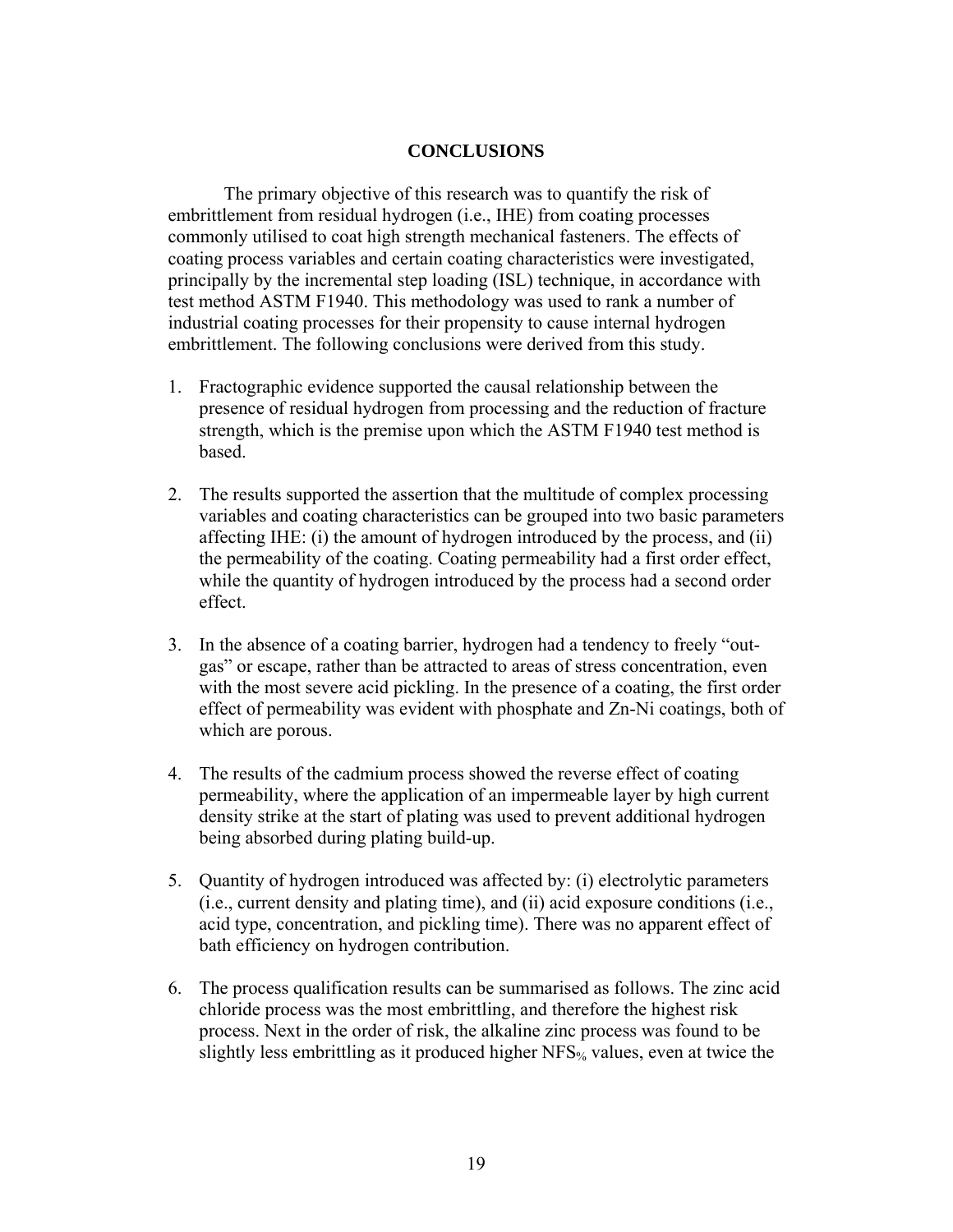plating time. This was followed by the alkaline zinc-iron process, which at 86% fracture strength was classified as moderately embrittling. The least embrittling processes were zinc-nickel, both alkaline and acid.

- 7. Baking can fully restore ductility at temperatures ranging from 190 to 204 °C, at times between 4 and 24 hours depending on the coating. This finding validating the theory of reversibility of IHE. Baking response depends upon the permeability of the coating. Therefore, baking time must be adapted to the coating type. Zinc plating, which is the most widespread electroplated coating applied to fasteners, achieved full recovery only after 24 hours of baking. The "standard" four hour bake time had no beneficial effect.
- 8. All four of the non-electrolytic processes tested, mechanical zinc, zinc phosphate, Dacromet®, and Magni 555® were found to be non-embrittling. In the cases of phosphate and mechanical zinc, the results were attributed to the permeability of the coating.